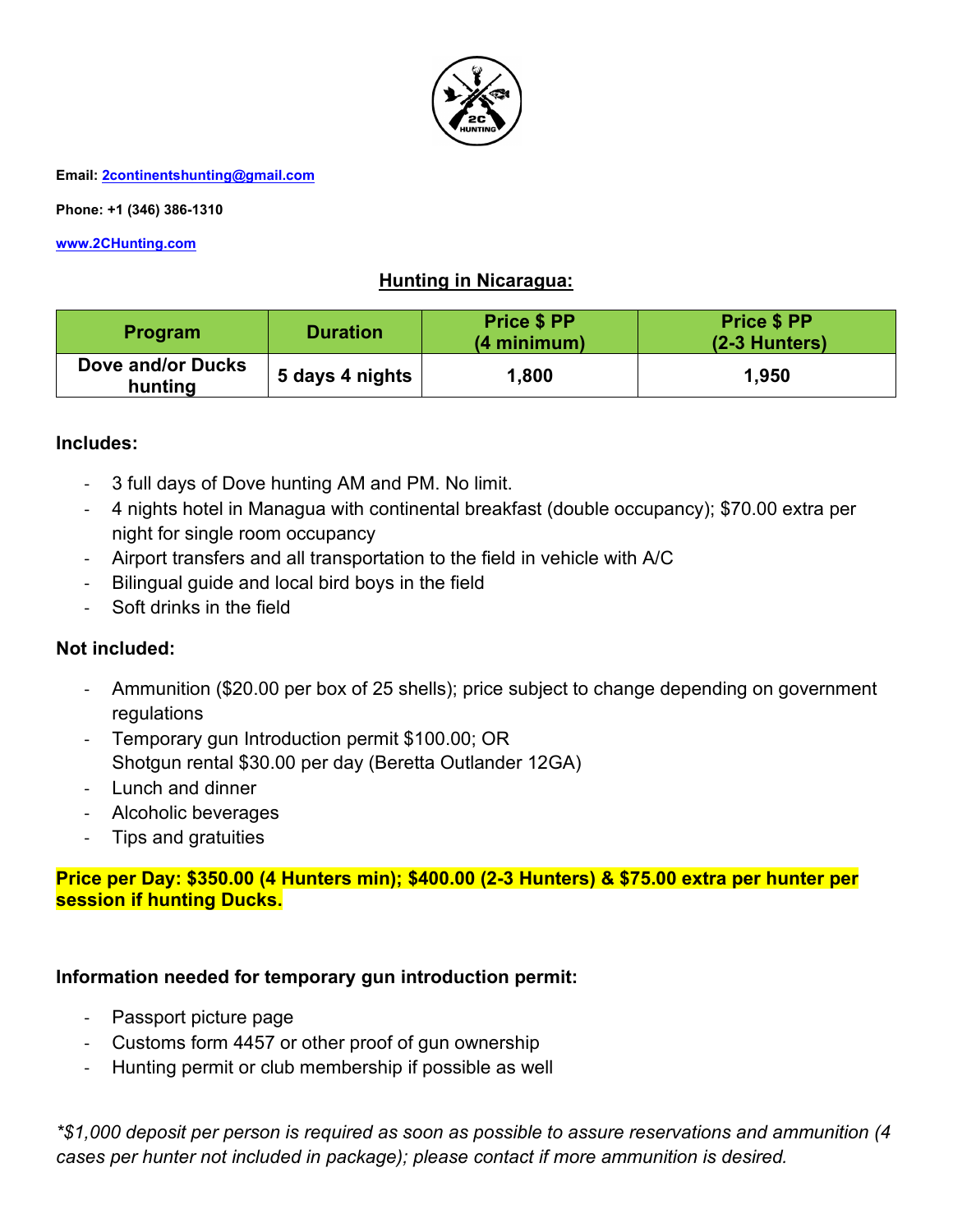

**Phone: +1 (786) 720-0254** 

**www.2continentshunting.com** 

# **Program: Cast & Blast Package (8 Days)**

# **Price: \$3,200.00 P/P (4 minimum); \$3,500 P/P (2-3 Guests)**

#### **Includes:**

- 3 full days of Dove hunting AM and PM; Duck hunt is \$75.00 Extra P/P per hunt
- 5 nights hotel in Managua with continental breakfast (double occupancy); \$50.00 extra per night for single room occupancy
- 2 nights package at Hotel in San Juan River Nicaragua (All meals)
- 1 full day of fishing (San Juan River) AND **2-3 hour** fishing sessions on afternoon of arrival and morning of departure. Tarpon and Snook, catch and release.
- 2 Anglers per boat (3 per boat if only 3 anglers) with captain, fuel and fishing tackle
- Airport transfers and all transportation in vehicle with A/C
- Bilingual guide and local bird boys in the field
- Soft drinks in the field and boat

# **Not included:**

- Ammunition (\$20.00 per box of 25 shells); price subject to change depending on government regulations
- Temporary gun introduction permit \$100.00 (Depends on government regulations if allowed at the time of trip)
- Lunch and dinner
- Alcoholic beverages
- Tips and gratuities

# **Information needed for temporary gun introduction permit:**

- Passport picture page
- Customs form 4457 or other proof of gun ownership
- Hunting permit or club membership

*\*\$1,000 deposit per person is required at least 45 days prior to trip to assure reservations and ammunition (4 cases per hunter); please contact if more ammunition is desired.*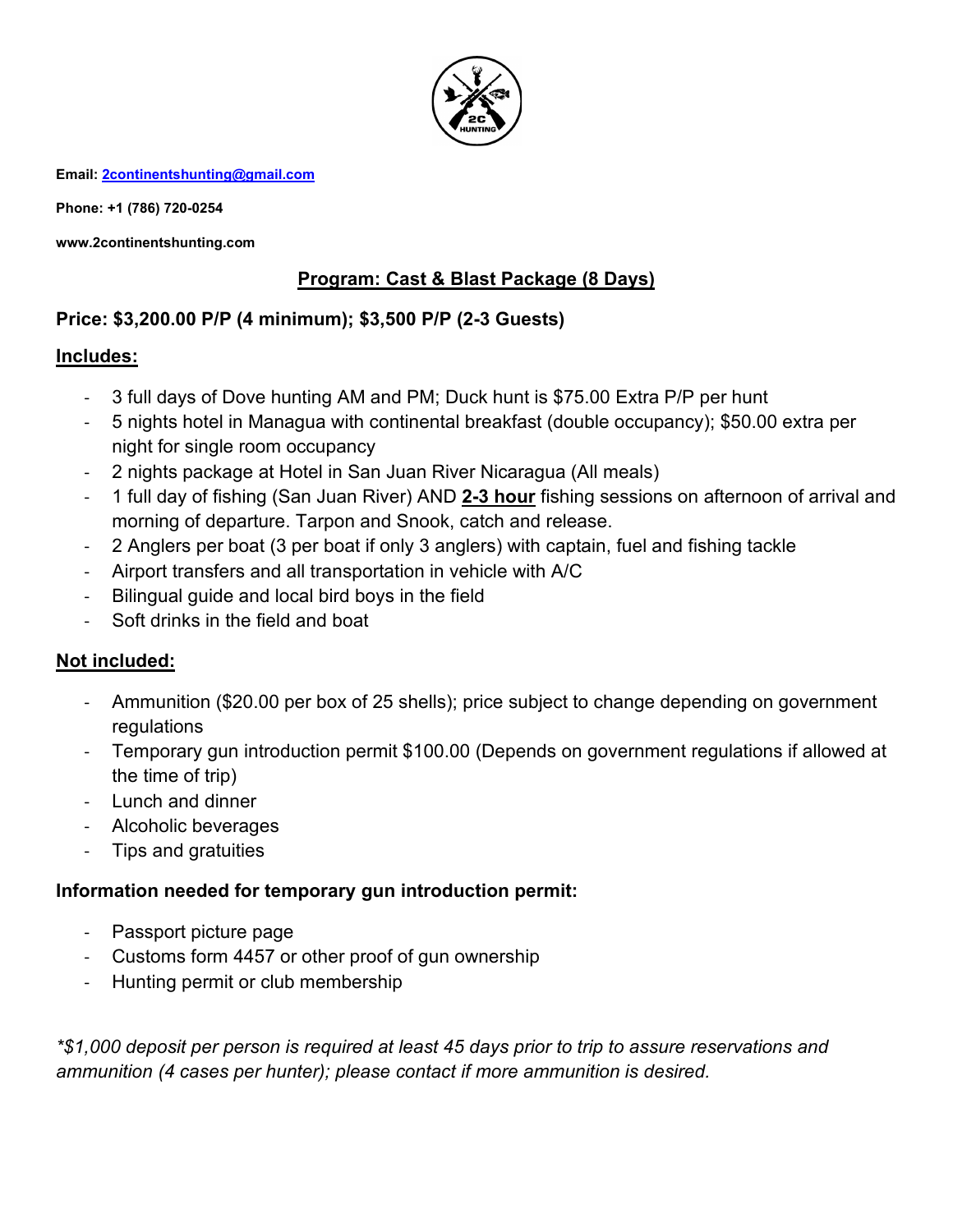

**Phone: +1 (346) 386-1310** 

**www.2CHunting.com** 

## **Program: NICARAGUA: San Juan River Jungle Adventure, Fishing Package (5 days).**

| <b>Description</b>                                             | <b>Price (4+ Anglers)</b> |  |
|----------------------------------------------------------------|---------------------------|--|
| San Juan River Jungle Adventure, Full service                  | \$1,900                   |  |
| Our bilingual guides will escort you from arrival to departure |                           |  |

**SEASON:** All year round, best: December- May.

#### **Includes:**

- Airport transfers and all transportation in private vehicle with A/C
- 2 nights hotel in Managua with continental breakfast (double occupancy); \$50.00 extra per night for single room occupancy
- Private transportation MANAGUA SAN CARLOS MANAGUA
- 2 nights all meals package at Lodge in San Juan River Nicaragua
- 2 Anglers per boat (3 per boat if only 3 anglers) with captain, fuel and fishing tackle
- Bilingual guide
- 1 full day of Fishing AM and PM for (Tarpon, Snook & Gar)
- 2 half days of fishing; **3-hour** fishing sessions on afternoon of arrival and morning of departure from the river
- Cooler with soft drinks available during road trip, fishing and time at the lodge

#### **Not included:**

- Lunch and dinner during your stay in Managua
- Alcoholic beverages
- Tips and gratuities

Our Five-day package which includes one full day and two have days of fishing in the river is the shortest amount of time we recommend. If groups desire to add extra days of fishing on the river the cost would be as follows:

# **COST FOR EACH EXTRA FULL DAY OF FISHING: \$600 P/P (4 Angler minimum).**

*\*\$1,000 deposit per person is required ASAP to assure reservations. Final payment will be due preferably 30 days before arrival.*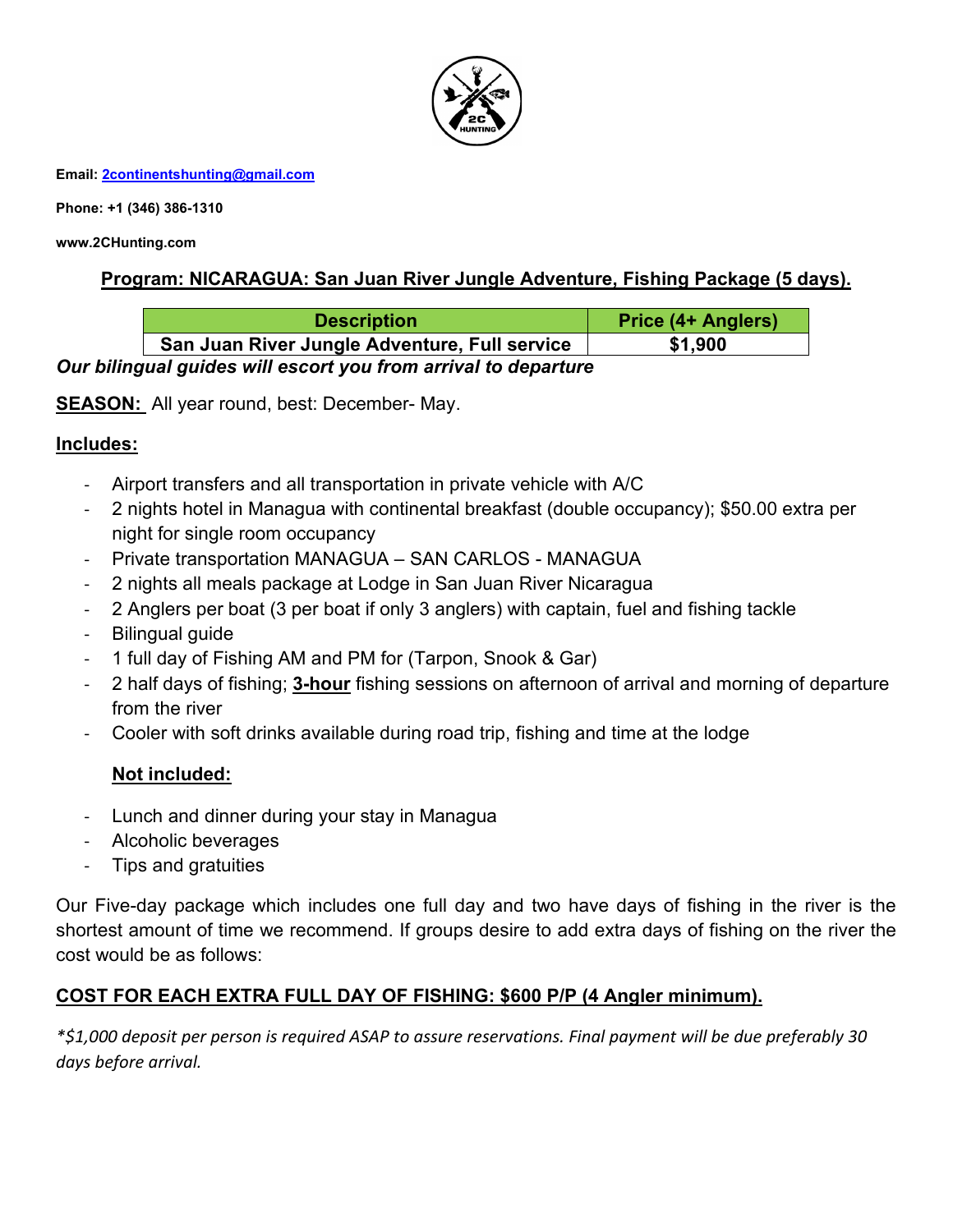

The San Juan River is located at the southern border of Nicaragua with Costa Rica. The River flows from Lake Nicaragua into the Caribbean Sea; species such as tarpon, snook, gar, bull shark and saw fish come up the river as well as many other smaller species during migration and spawning season all year long. This is a tropical rain forest / Jungle, with its driest period from January to April. For your fishing trip, upon your arrival to San Carlos you would take a 1 hour boat ride to the town of "Boca de Sabalos" (Tarpons Mouth). This small river town serves as a trading post for natives of the area. The lodge is located on the mouth of the "Sabalos River" with the San Juan River. The fishing begins right in front of the lodge, which has rooms with private bathrooms, sun powered panels that guarantee constant electric power and great food.

The fastest way to travel to the river is by airplane from Managua to the lake river port of San Carlos on the mouth of the river. A paved road was finished just a few years back, which has diminished the air traffic to San Carlos and the second-best option is to travel by land. It is a beautiful scenic drive through Nicaragua's cattle country and depending on the traffic you can be in San Carlos in about 4-5 hours.

# **Itinerary**

**DAY1:** Arrival at Managua ITL. Airport; pick up by one of our bilingual guides and transfer to hotel in Managua, Evening FREE.

**DAY2:** 7.00AM Road trip to the town of San Carlos on the mouth of the San Juan River. It is a scenic drive through Nicaragua's cattle country, approximately 4-5 hours depending on traffic. Once in San Carlos we load the boats and head to the lodge in "Boca de Sabalos" (Tarpons Mouth) on the river about 1 hour away for lunch. After lunch we will fish for about 3-4 hours in the afternoon. **Prime fishing spot is right in front of our lodge.** Once you come back you can freshen up, rest and dinner will be served at about 7PM.

**DAY 3:** Start fishing as early as 5AM, have breakfast early before you leave or come back quickly to eat after a couple of hours. Keep fishing until about 11AM and come in for lunch. After lunch, head out to fish the rest of the afternoon. Dinner will be at lodge at about 7PM.

**DAY 4:** Start fishing as early as 5AM, have breakfast early before you leave or come back quickly to eat after a couple of hours. Keep fishing until about 11AM. We will take a box lunch and head out to San Carlos and make the road trip back to your hotel in Managua.

**DAY 5:** Departure, our bilingual guide will pick you up at the hotel and transfer you to Managua ITL. Airport.